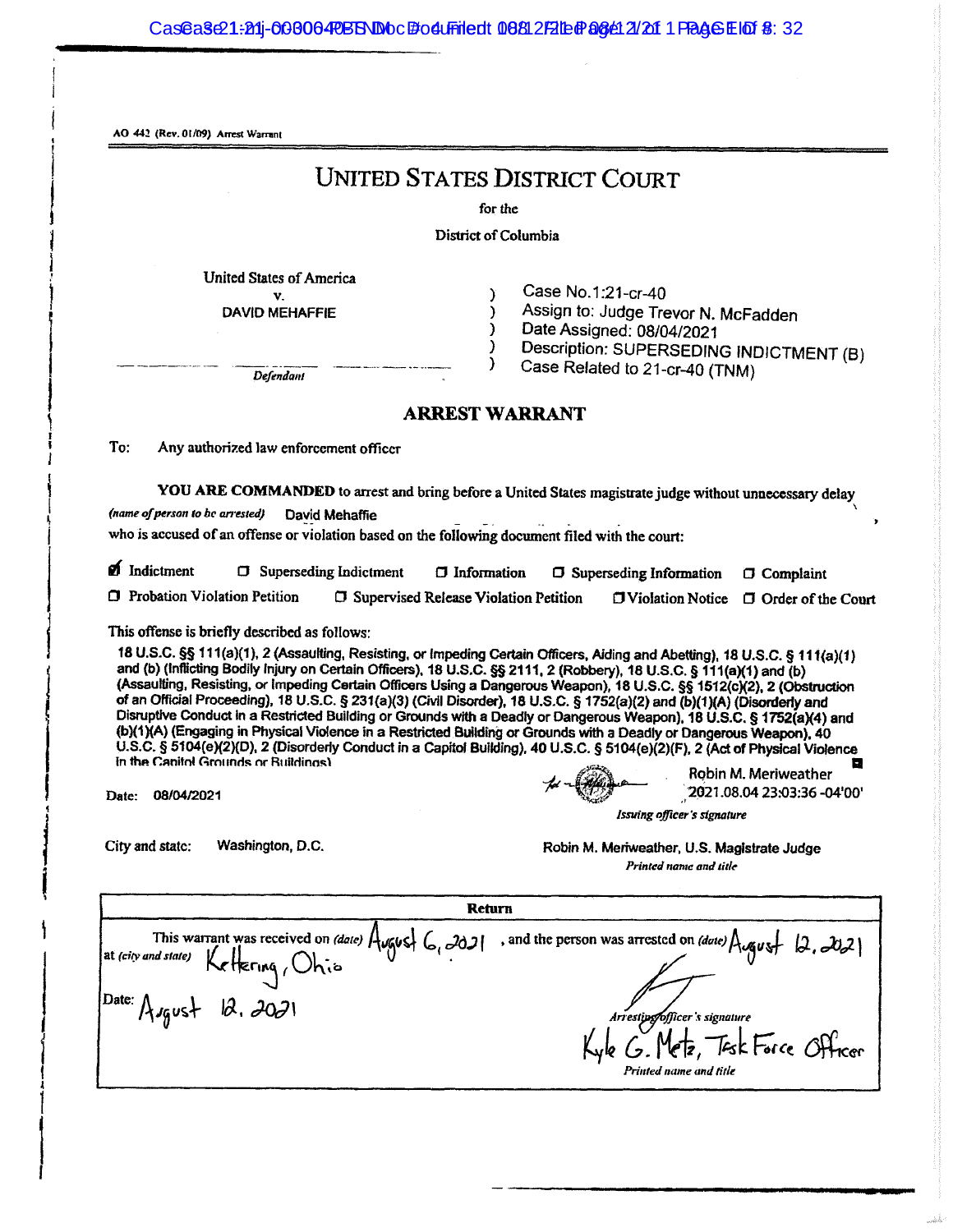# **UNITED STATES DISTRICT COURT SOUTHERN DISTRICT OF OHIO WESTERN DIVISION AT DAYTON**

| UNITED STATES OF AMERICA, | Case No. 3:21-mj-306<br>$\mathbb{R}^{\mathbb{Z}}$             |  |  |
|---------------------------|---------------------------------------------------------------|--|--|
| Plaintiff,                | ٠                                                             |  |  |
| VS.                       | Magistrate Judge Peter B. Silvain, Jr.<br>$\bullet$<br>٠<br>٠ |  |  |
| DAVID MEHAFFIE,           | ٠                                                             |  |  |
| Defendant.                | ٠                                                             |  |  |
|                           |                                                               |  |  |

# **DUE PROCESS PROTECTIONS ACT ORDER**

Pursuant to the Due Process Protections Act, the Court confirms the United States'

obligation to produce all exculpatory evidence to the defendant pursuant to *Brady v. Maryland*,

373 U.S. 83 (1963) and its progeny, and orders it to do so. Failing to do so in a timely manner

may result in consequences, including, but not limited to, exclusion of evidence, adverse jury

instructions, dismissal of charges, contempt proceedings, or sanctions by the Court, or any other

remedy that is just under the circumstances.

# **IT IS SO ORDERED.**

August 12, 2021 *s/Peter B. Silvain, Jr.* 

 Peter B. Silvain, Jr. United States Magistrate Judge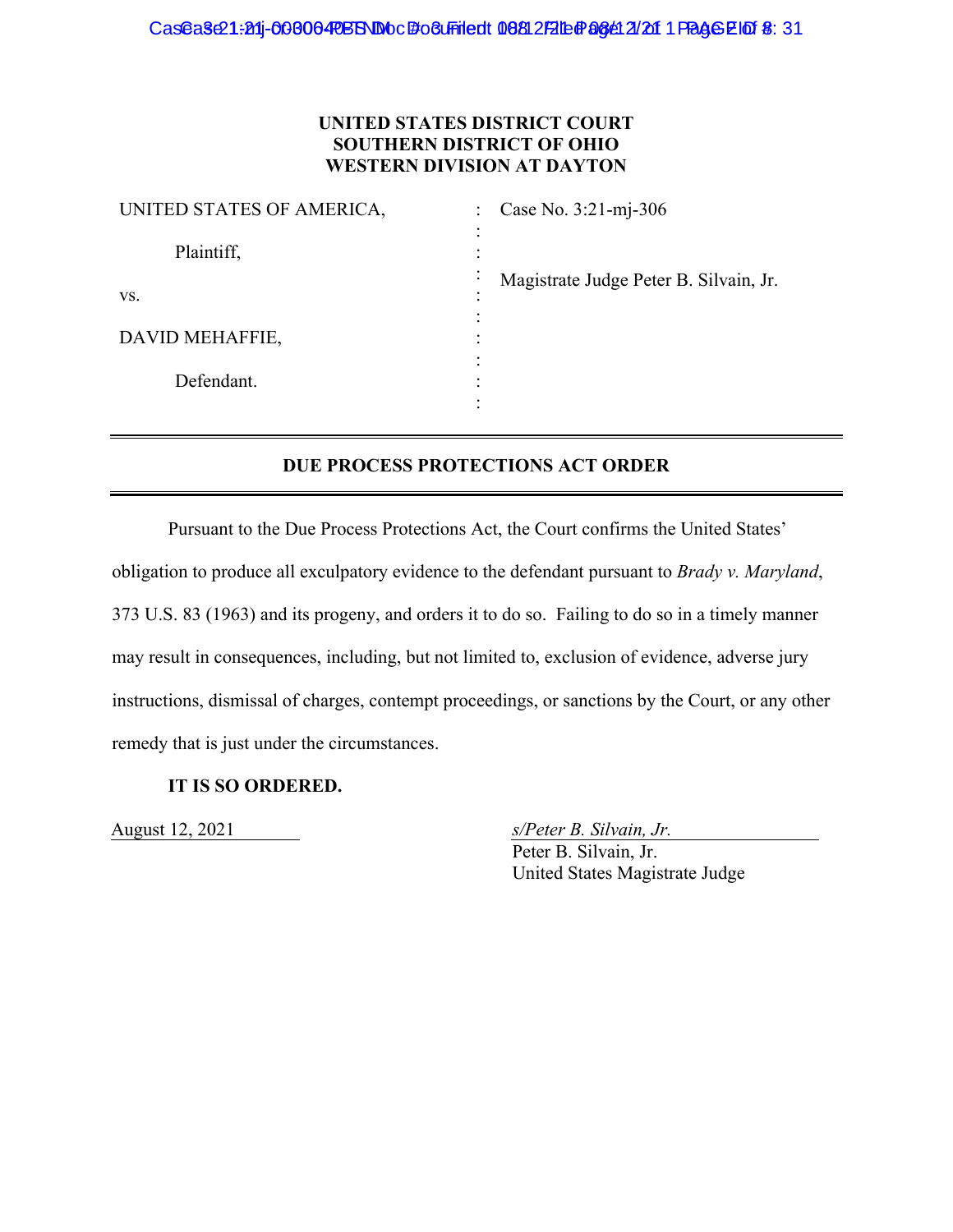# **UNITED STATES DISTRICT COURT SOUTHERN DISTRICT OF OHIO WESTERN DIVISION AT DAYTON**

| UNITED STATES OF AMERICA, | Case No. 3:21-mj-306<br>$\ddot{\cdot}$                                     |  |  |
|---------------------------|----------------------------------------------------------------------------|--|--|
| Plaintiff,                | $\bullet$<br>$\bullet$<br>$\bullet$<br>٠                                   |  |  |
| VS.                       | Magistrate Judge Peter B. Silvain, Jr.<br>$\bullet$<br>$\bullet$<br>٠<br>٠ |  |  |
| DAVID MEHAFFIE,           | $\bullet$<br>$\bullet$                                                     |  |  |
| Defendant.                | ٠<br>٠                                                                     |  |  |
|                           |                                                                            |  |  |

# **ORDER REGARDING USE OF VIDEO TELECONFERENCING**

Pursuant to the CARES Act, H.R. 748 § 15002 *et seq.*, and in accordance with General

Order 21-19, this Court finds that the Defendant, after consultation with counsel, has consented

to the use of video teleconferencing to conduct the Initial Appearance held on August 12, 2021.

Accordingly, the proceeding held on this date was conducted by video teleconference.

August 12, 2021 *s/Peter B. Silvain, Jr.* 

 Peter B. Silvain, Jr. United States Magistrate Judge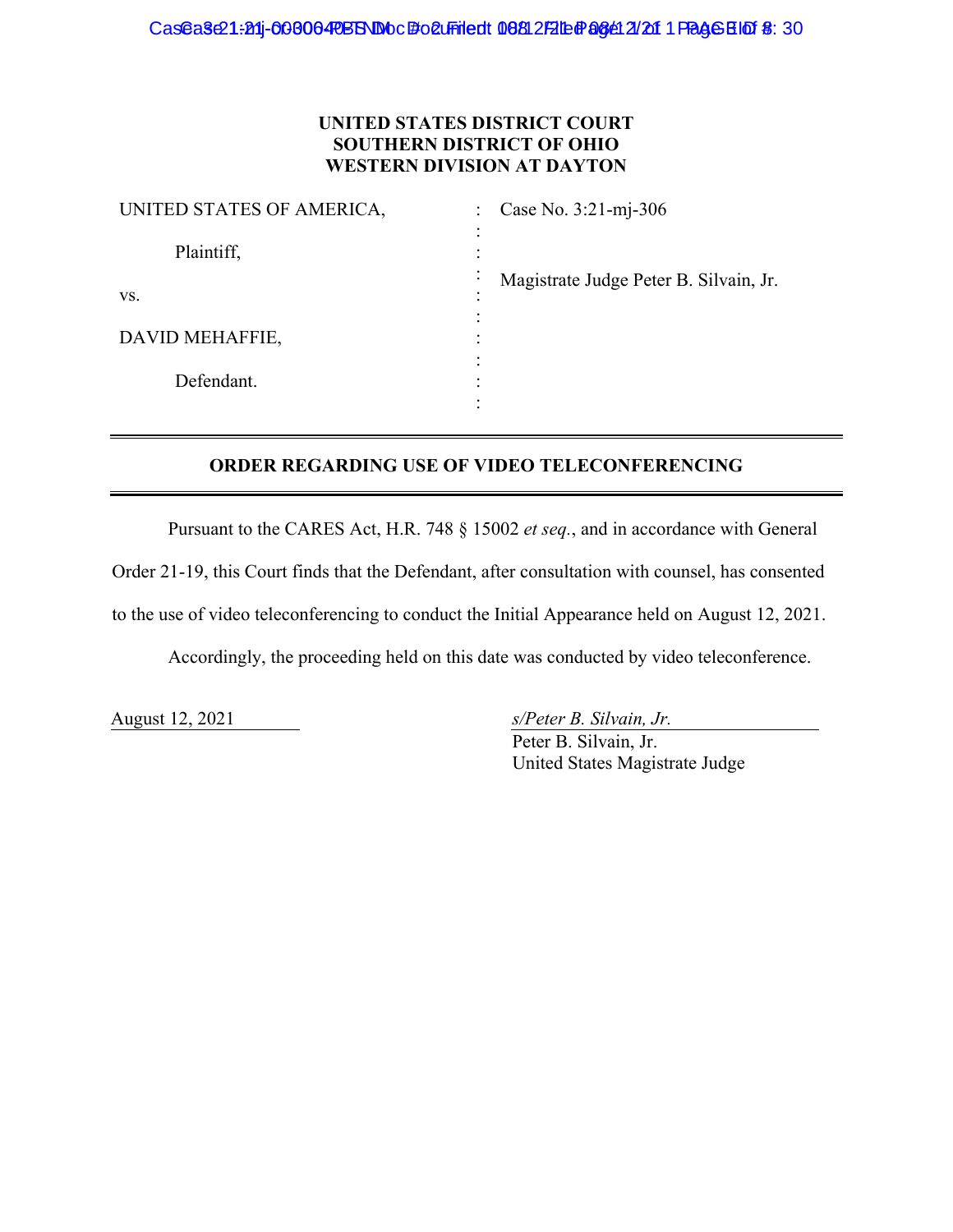| <b>UNITED STATES DISTRICT COURT</b>                                                                                                                                                                                                                                                                                                                                                                                                           |  |  |  |  |  |  |
|-----------------------------------------------------------------------------------------------------------------------------------------------------------------------------------------------------------------------------------------------------------------------------------------------------------------------------------------------------------------------------------------------------------------------------------------------|--|--|--|--|--|--|
| for the                                                                                                                                                                                                                                                                                                                                                                                                                                       |  |  |  |  |  |  |
| Southern District of<br>Ohio                                                                                                                                                                                                                                                                                                                                                                                                                  |  |  |  |  |  |  |
| United States of America<br>V.<br>Case No.<br>3:21-MJ-306<br>David Mehaffie<br>Defendant                                                                                                                                                                                                                                                                                                                                                      |  |  |  |  |  |  |
| <b>APPEARANCE BOND</b>                                                                                                                                                                                                                                                                                                                                                                                                                        |  |  |  |  |  |  |
| <b>Defendant's Agreement</b>                                                                                                                                                                                                                                                                                                                                                                                                                  |  |  |  |  |  |  |
| I,<br>David Mehaffie<br>(defendant), agree to follow every order of this court, or any<br>court that considers this case, and I further agree that this bond may be forfeited if I fail:<br>$(\boxtimes)$ to appear for court proceedings;<br>$(\boxtimes)$ if convicted, to surrender to serve a sentence that the court may impose; or<br>$(\boxtimes)$ to comply with all conditions set forth in the Order Setting Conditions of Release. |  |  |  |  |  |  |
| <b>Type of Bond</b><br>$(\boxtimes)$ (1) This is a personal recognizance bond.                                                                                                                                                                                                                                                                                                                                                                |  |  |  |  |  |  |
| $(\Box)$ (2) This is an unsecured bond of \$                                                                                                                                                                                                                                                                                                                                                                                                  |  |  |  |  |  |  |
| $(\Box)$ (3) This is a secured bond of \$<br>$\sim$ , secured by:                                                                                                                                                                                                                                                                                                                                                                             |  |  |  |  |  |  |
| , in cash deposited with the court.<br>$\left(\Box\right)$ (a) \$                                                                                                                                                                                                                                                                                                                                                                             |  |  |  |  |  |  |
| $(\Box)$ (b) the agreement of the defendant and each surety to forfeit the following cash or other property<br>(describe the cash or other property, including claims on it - such as a lien, mortgage, or loan - and attach proof of<br>ownership and value):                                                                                                                                                                                |  |  |  |  |  |  |
| If this bond is secured by real property, documents to protect the secured interest may be filed of record.                                                                                                                                                                                                                                                                                                                                   |  |  |  |  |  |  |
| (c) a bail bond with a solvent surety (attach a copy of the bail bond, or describe it and identify the surety):<br>$(\Box)$                                                                                                                                                                                                                                                                                                                   |  |  |  |  |  |  |
|                                                                                                                                                                                                                                                                                                                                                                                                                                               |  |  |  |  |  |  |

#### **Forfeiture or Release of the Bond**

Forfeiture of the Bond. This appearance bond may be forfeited if the defendant does not comply with the above agreement. The court may immediately order the amount of the bond surrendered to the United States, including the security for the bond, if the defendant does not comply with the agreement. At the request of the United States, the court may order a judgment of forfeiture against the defendant and each surety for the entire amount of the bond, including interest and costs.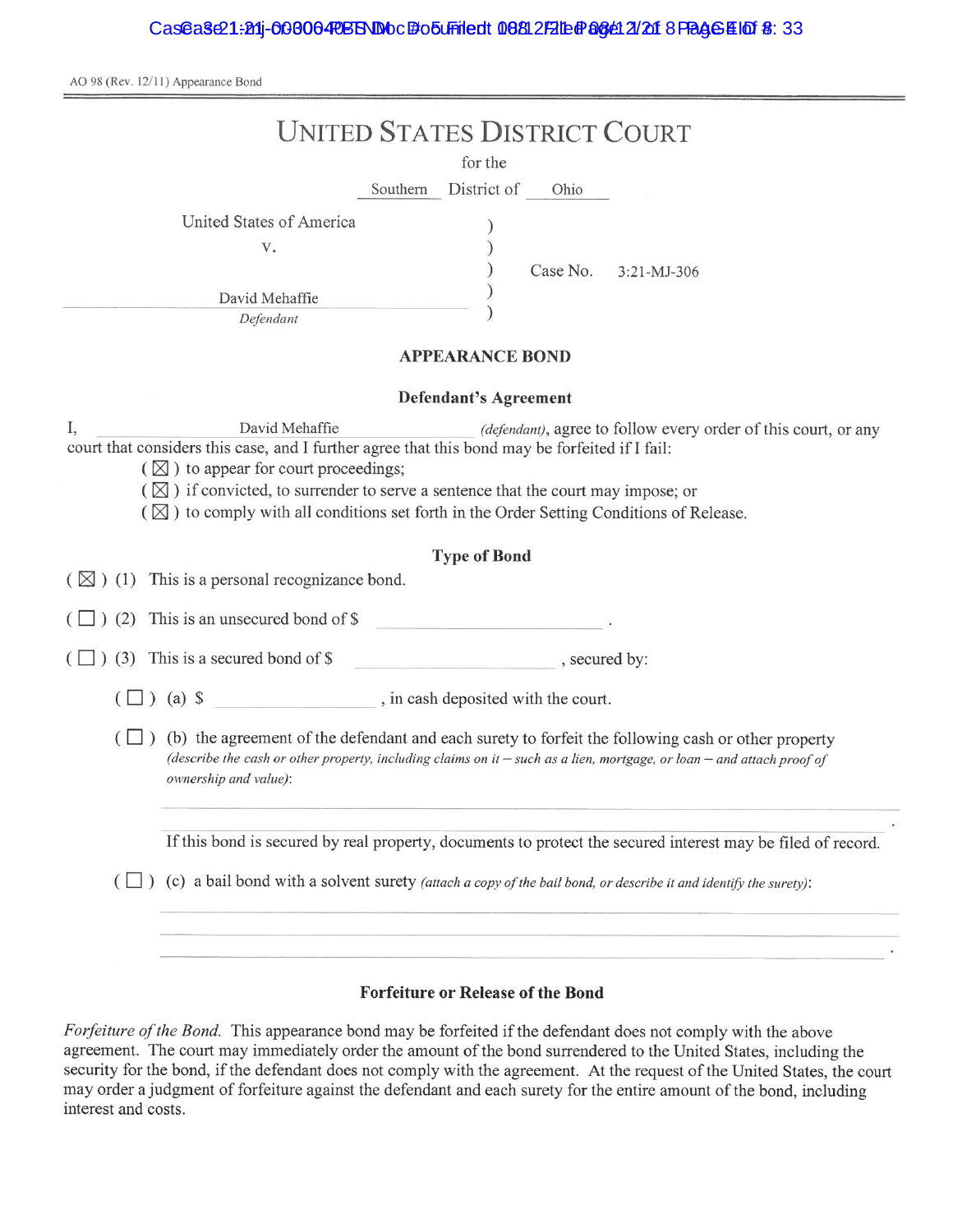Release of the Bond. The court may order this appearance bond ended at any time. This bond will be satisfied and the security will be released when either: (1) the defendant is found not guilty on all charges, or (2) the defendant reports to serve a sentence.

#### **Declarations**

Ownership of the Property. I, the defendant – and each surety – declare under penalty of perjury that:

- all owners of the property securing this appearance bond are included on the bond;  $(1)$
- $(2)$ the property is not subject to claims, except as described above; and
- $(3)$ I will not sell the property, allow further claims to be made against it, or do anything to reduce its value while this appearance bond is in effect.

*Acceptance.* I, the defendant – and each surety – have read this appearance bond and have either read all the conditions of release set by the court or had them explained to me. I agree to this Appearance Bond.

I, the defendant – and each surety – declare under penalty of perjury that this information is true. (See 28 U.S.C.§ 1746.)

Date:

Surety/property owner - printed name

Surety/property owner - printed name

Surety/property owner - printed name

Surety/property owner - signature and date

Defendan

signature

Surety/property owner - signature and date

Surety/property owner - signature and date

**CLERK OF COURT** 

Date:

Approved.

Date:  $7/(2)$ 

Signature of Clerk or Deputy Clerk Judge's signature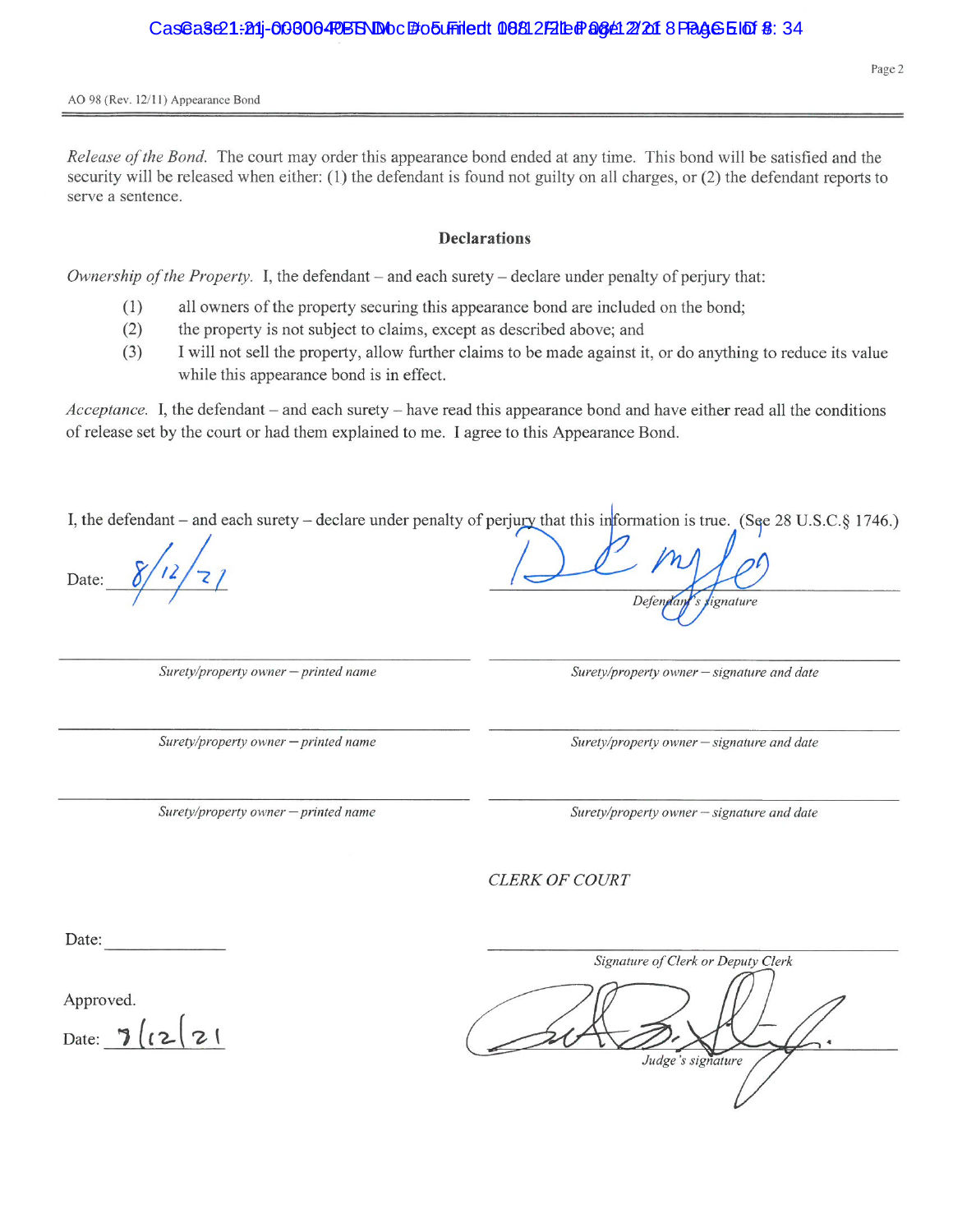## **UNITED STATES DISTRICT COURT SOUTHERN DISTRICT OF OHIO WESTERN DIVISION AT DAYTON**

| UNITED STATES OF AMERICA,<br>٠ | Case No. 3:21-mj-306<br>$\mathbb{R}^{\mathbb{Z}}$ |  |  |
|--------------------------------|---------------------------------------------------|--|--|
| Plaintiff,                     |                                                   |  |  |
| $\bullet$<br>VS.               | Magistrate Judge Peter B. Silvain, Jr.            |  |  |
| DAVID MEHAFFIE,                |                                                   |  |  |
| Defendant.                     |                                                   |  |  |
|                                |                                                   |  |  |

# **ORDER**

This case came on to be heard pursuant to Fed. R. Crim. P. 5. Defendant herein was arrested in this District upon a warrant issued upon an Indictment in the United States District Court for the District of Columbia, in Case No. 1:21-cr-40. Defendant appeared in open Court on August 12, 2021, and was advised of his rights. On advice of counsel, Defendant waived proof that he is the person named in the Indictment and his right to an Identity Hearing. The Court finds the waiver, knowing, intelligent and voluntary.

**IT IS ORDERED** THAT THE DEFENDANT APPEAR IN THE United States District Court for the District of Columbia, where the charges are pending against him, for any other proceedings, as ordered by that court.

# **IT IS FURTHER ORDERED** that bond is continued.

August 12, 2021 *s/Peter B. Silvain, Jr.* 

 Peter B. Silvain, Jr. United States Magistrate Judge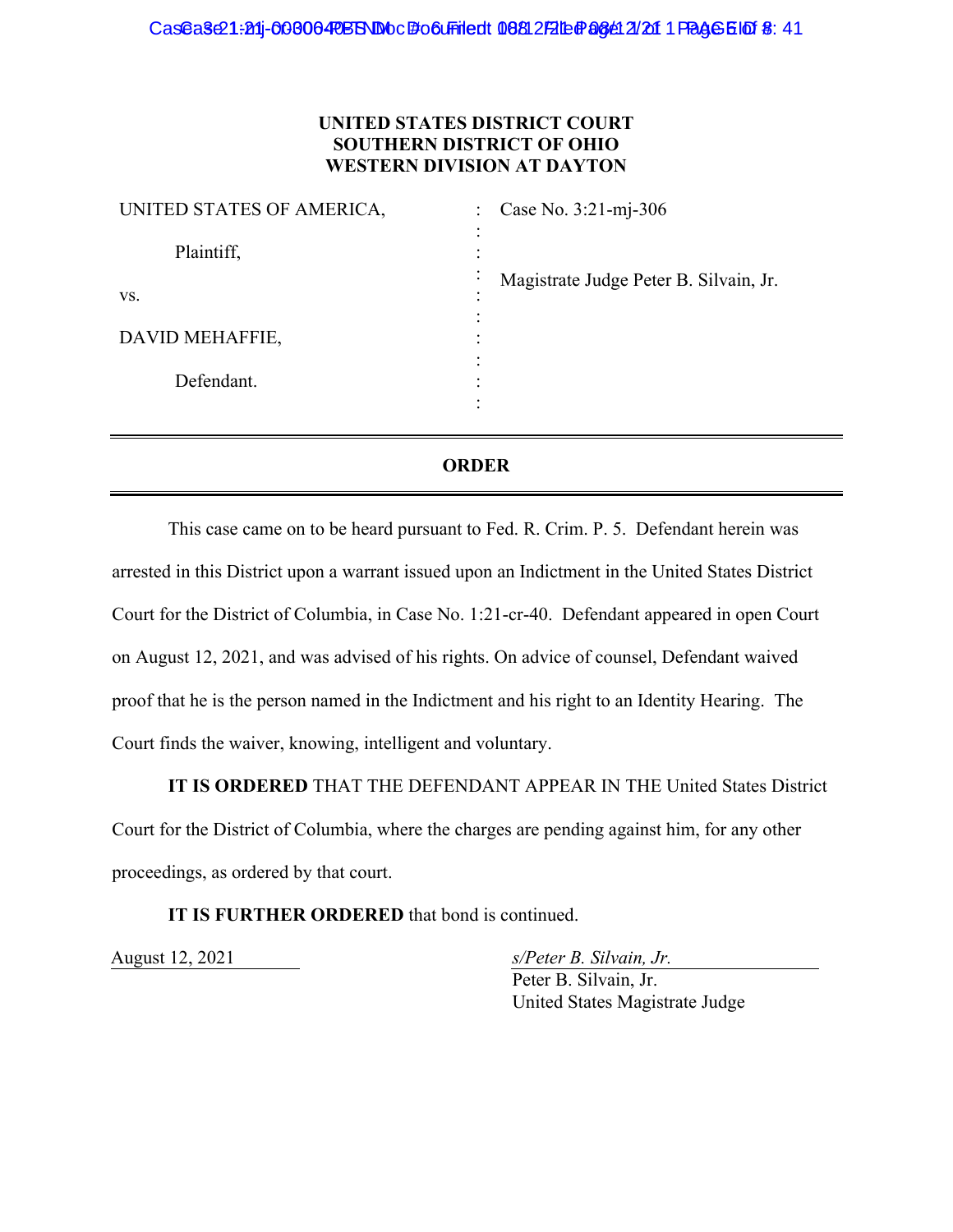# **U.S. District Court Southern District of Ohio (Dayton) CRIMINAL DOCKET FOR CASE #: 3:21-mj-00306-PBS All Defendants**

Case title: USA v. Mehaffie

Date Filed: 08/12/2021

Other court case number: 1:21-CR-40 District of Columbia

Assigned to: Magistrate Judge Peter B. Silvain, Jr

# **Defendant (1)**

# **David Mehaffie** represented by **Jose Manuel Lopez**

Lopez Severt & Pratt LPA - 3 18 E Water Street Troy, OH 45373 937-335-5658 Email: jml@lsplaw.org *LEAD ATTORNEY ATTORNEY TO BE NOTICED Designation: Retained*

# **Pending Counts Disposition**

None

**Highest Offense Level (Opening)**

None

# **Terminated Counts Disposition**

None

# **Highest Offense Level (Terminated)**

None

# **Complaints Disposition**

None

# **Plaintiff**

# **USA** represented by **Nicholas Dingeldein**

United States Attorney's Office 200 W Second Street Room 602 Dayton, Oh 45402 937-225-2910